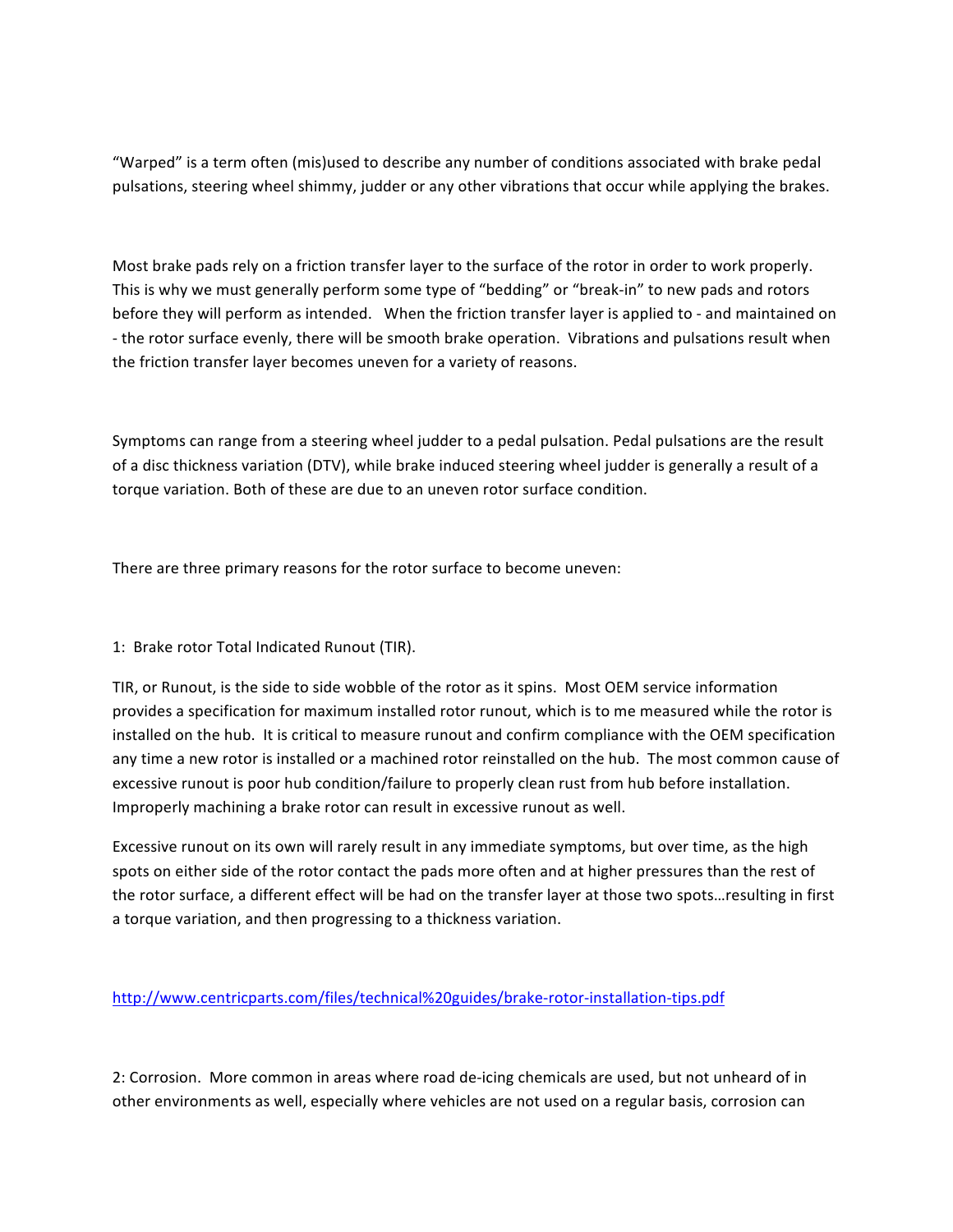attack the brake rotor friction surface, degrading the friction transfer layer. Corrosion, in many cases will not occur to the same extent on the exposed portions of the rotor and the portion shielded by the brake pads when the vehicle is parked....resulting in somewhat degraded friction transfer layer on the majority of the rotor surface and a fairly protected transfer layer on the portion that was covered by the brake pads. The "sticky" spot on the rotor will create a greater level of friction every time it passes through the pads, causing the steering wheel to vibrate back and forth while applying the brakes. Minor cases, before surface damage has occurred to the rotor, will generally solve themselves by simply driving the vehicle ... the pads will clean up the rotor surfaces. In more severe cases, the problem will continue to get worse as the vehicle is driven. Pitting will usually be visually evident on the rotor surface, along with evidence of where the edges of the brake pad contacted the rotor while the vehicle was sitting. Image #1 shows a fairly severe case of this, while image #2 shows a fairly minor, but still annoying case of this.

The only solutions in this case are to replace or machine the rotors, along with measures to prevent the occurrence of corrosion (drive the car more often, store in a garage, etc...). A more abrasive brake pad will also aid in keeping the rotor surface clean in particularly corrosive conditions.

## Image 1: